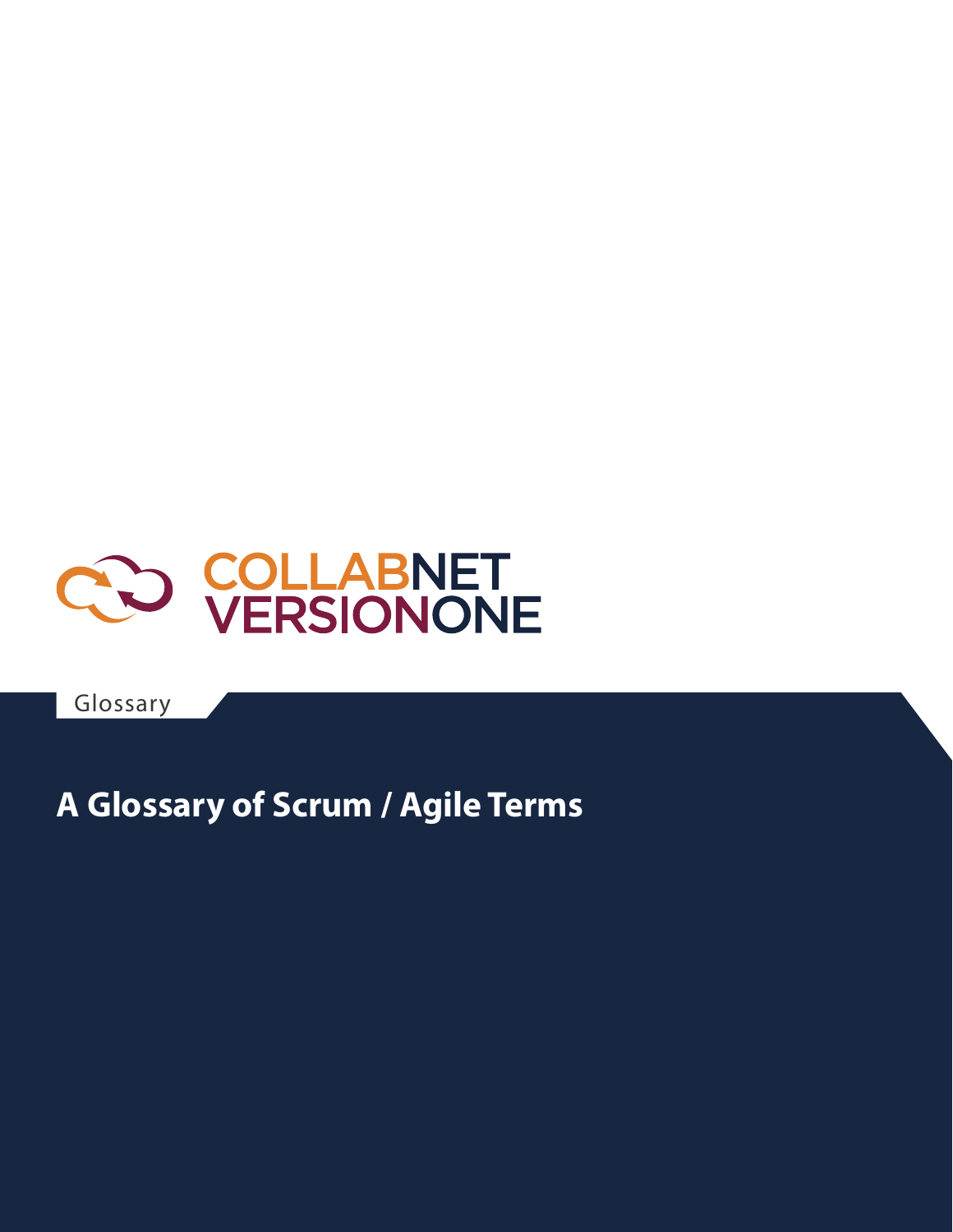## A Glossary of Scrum / Agile Terms

#### SCRUM / AGILE

**Acceptance Criteria** Details that indicate the scope of a user story and help the team and product owner determine done-ness.

**Agile** the name coined for the wider set of ideas that Scrum falls within; the Agile values and principles are captured in the Agile Manifesto.

**Architect** there is no architect role on a Scrum team, instead all team members are responsible for emerging the architecture.

**Burndown** (see Sprint Burndown, Product Burndown in reports section).

**Backlog Grooming** (See "Story Time". Also referred to as grooming, and backlog refinement.)

**Backlog Item** (see Product Backlog Item)

**Chicken** (arch.) term for anyone not on the team, the term offended some people so is now rarely used, cf. Pig

**Daily Scrum** a fifteen-minute daily team meeting to share progress, report impediments and make commitments. During the Daily scrum each team member answers three questions:

- 1. "What have I done since the last Scrum meeting? (i.e. yesterday)"
- 2. "What will I do before the next Scrum meeting? (i.e. today)"
- 3. "What prevents me from performing my work as efficiently as possible?"

The ScrumMaster ensures that participants call sidebar meetings for any discussions that go too far outside these constraints. The Scrum literature recommends that this meeting take place first thing in the morning, as soon as all team members arrive.

**Done** also referred to as "Done" or "Done Done", this term is used to describe a product increment that is considered potentially releasable; it means that all design, coding, testing and documentation have been completed and the increment is fully integrated into the system.

**Emergence** the principle that the best designs, and the best ways of working come about over time through doing the work, rather than being defined in advance, cf. Empiricism, Self Organization.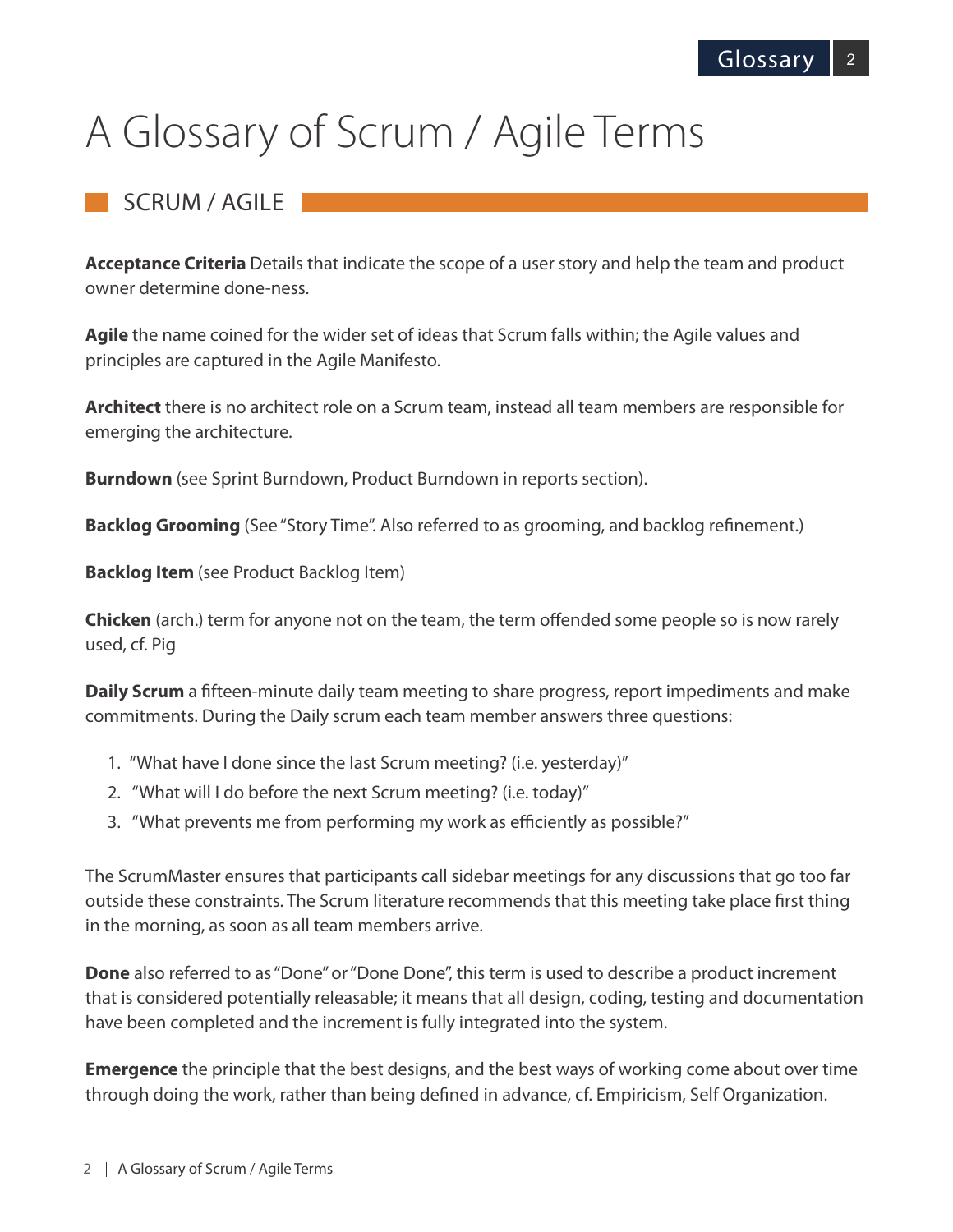**Empiricism** the principle of "inspect and adapt" which allows teams or individuals to try something out and learn from the experience by conscious reflection and change, cf. Emergence, Self Organization.

**Epic** a very large user story that is eventually broken down into smaller stories; epics are often used as placeholders for new ideas that have not been thought out fully. There's nothing wrong with having an epic, as long as it is not high priority.

**Estimation** the process of agreeing on a size measurement for the stories in a product backlog. Done by the team, usually using Planning Poker.

**Fibonacci Sequence** the sequence of numbers where the next number is derived by adding together the previous two (1,2,3,5,8,13,20…) ; the sequence has the quality of each interval getting larger as the numbers increase; the sequence is often used for Story Points, simply because estimates are always less accurate when dealing with epics.

**How** "the How" is a term used to describe the domain of the team, as distinct for the product owner, cf "What".Can also be described as tactic (i.e. how to win the battle).

**Impediment** anything that prevents the team from meeting their potential (e.g. chairs are uncomfortable). If organizational, it is the Scrum Master's responsibility to eliminate it. If it is internal to the team, then they themselves should do away with it.

**Impediment Backlog** a visible or nonvisible list of impediments in a priority order according to how seriously they are blocking the team from productivity.

**Pig** (arch.) term for a team member, the term offended some people so is now rarely used, cf. "Chicken".

#### **Planning** see **Sprint Planning**

**Planning Poker** a game used to apply estimates to stories; it uses the Delphi method of arriving at consensus.

**Process** simply the way someone works. Everyone has a process. It can be pre- defined, empiric or merely chaotic.

**Product Backlog** a prioritized list of stories that are waiting to be worked on.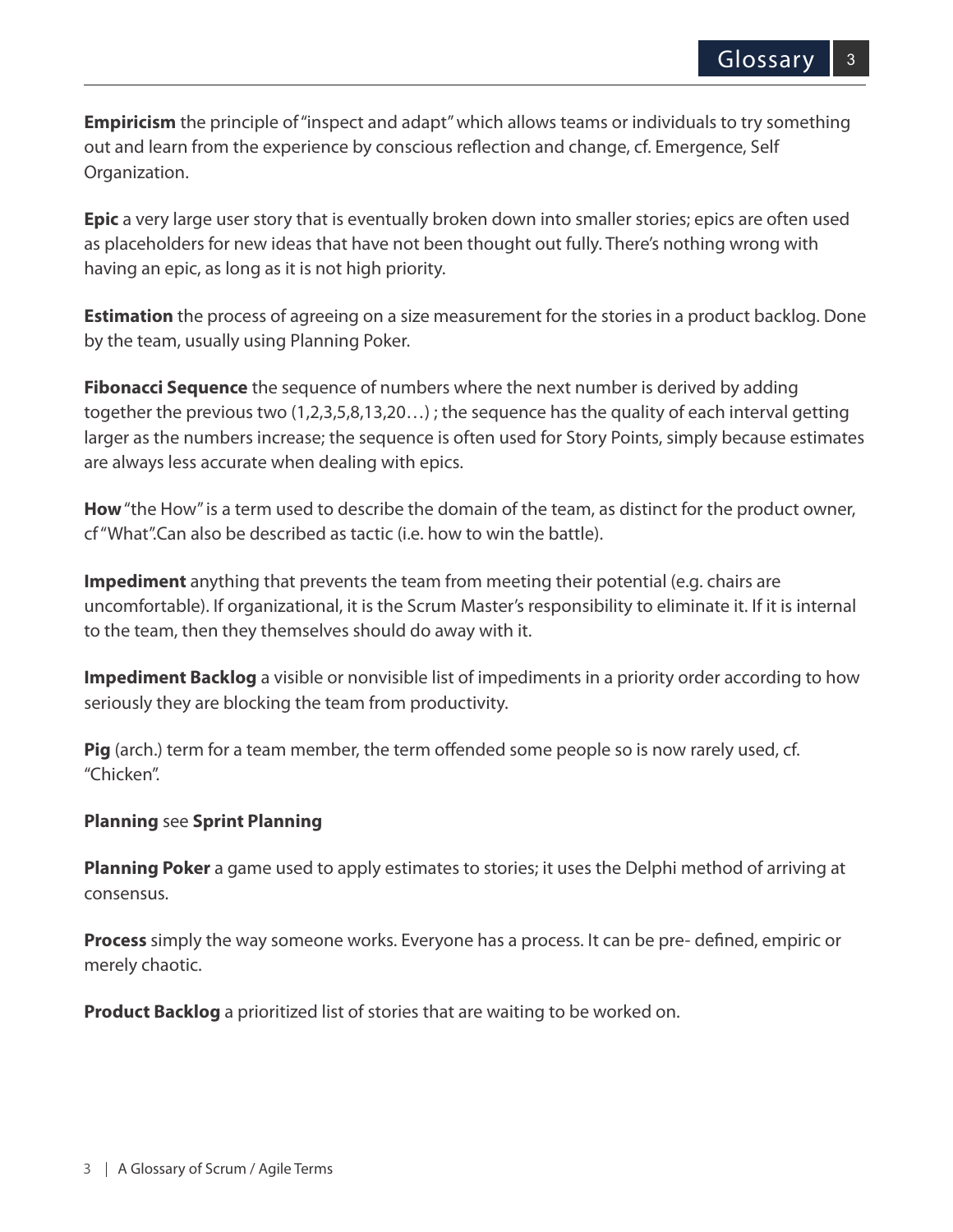**Product Backlog** The product backlog (or "backlog") is the requirements for a system, expressed as a prioritized list of product backlog Items. These included both functional and non-functional customer requirements, as well as technical team-generated requirements. While there are multiple inputs to the product backlog, it is the sole responsibility of the product owner to prioritize the product backlog. During a Sprint planning meeting, backlog items are moved from the product backlog into a sprint, based on the product owner's priorities.

**Product Backlog Item** any item that is one the backlog list, which will include user stories, epics and possibly technical stories to deal with technical debt, etc.

**Product Owner** person whom holds the vision for the product and is responsible for maintaining, prioritizing and updating the product backlog. In Scrum, the Product Owner has final authority representing the customer's interest in backlog prioritization and requirements questions. This person must be available to the team at any time, but especially during the sprint planning meeting and the sprint review meeting. Challenges of being a product owner:

- 1. Resisting the temptation to "manage" the team. The team may not self- organize in the way you would expect it to. This is especially challenging if some team members request your intervention with issues the team should sort out for itself
- 2. Resisting the temptation to add more important work after a Sprint is already in progress
- 3. Being willing to make hard choices during the sprint planning meeting
- 4. Balancing the interests of competing stakeholders

**Relative Estimation** – sizing backlog items by grouping them into relative size ranges rather than by absolute units (e.g. – hours). See Fibonacci and t-shirt sizes.

**Release** The transition of an increment of potentially shippable product from the development team into routine use by customers. Releases typically happen when one or more sprints has resulted in the product having enough value to outweigh the cost to deploy it.

**Release Burndown Chart** a visible chart to show progress towards a release.

**Retrospective** a session where the Team and Scrum Master reflect on the process and make commitments to improve.

#### **Roman Vote** see **Thumb Vote**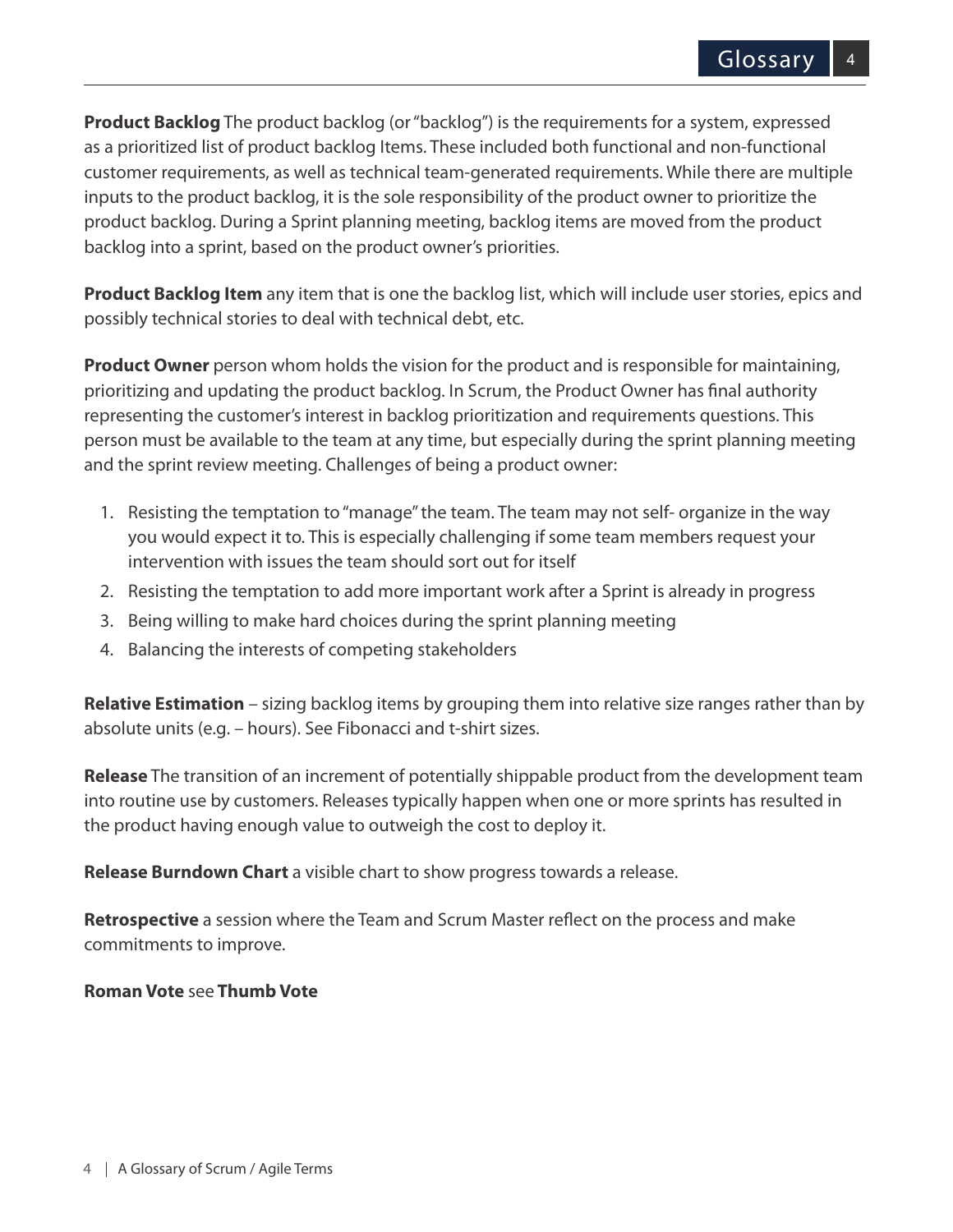**ScrumMaster Role** The ScrumMaster is a facilitator for the team and product owner. Rather than manage the team, the ScrumMaster works to assist both the team and product owner in the following ways:

- Remove the barriers between the development and the product owner so that the product owner directly drives development
- Teach the product owner how to maximize return on investment (ROI), and meet his/her objectives through Scrum
- Improve the lives of the development team by facilitating creativity and empowerment.
- Improve the productivity of the development team in any way possible
- Improve the engineering practices and tools so that each increment of functionality is potentially shippable
- Keep information about the team's progress up to date and visible to all parties

Source: *Agile Project Management with Scrum*, Ken Schwaber

**Scrum Meetings** Story Time, Planning, Review, Retrospective, Daily Scrum.

**Scrum Roles** there are only three: product owner, Scrum Master, team member.

**Self Organization** the principle that those closest to the work best know how to do the work, so set clear goals and boundaries and let them make all tactical and implementation decisions, cf. Emergence, Empiricism.

**Spike** a short, time-boxed piece of research, usually technical, on a single story that is intended to provide just enough information that the team can estimate the size of the story.

**Sprint** a time boxed iteration.

**Sprint Backlog** Defines the work for a sprint, represented by the set of tasks that must be completed to realize the sprint's goals, and selected set of product backlog items.

**Sprint Burndown** a visible chart that indicates on a daily basis the amount of work remaining in the sprint.

**Sprint Goal** aka Sprint Theme, the key focus of the work for a single sprint.

**Sprint Planning** a meeting between the Team and the Product Owner to plan the sprint and arrive at an agreement on the commitment.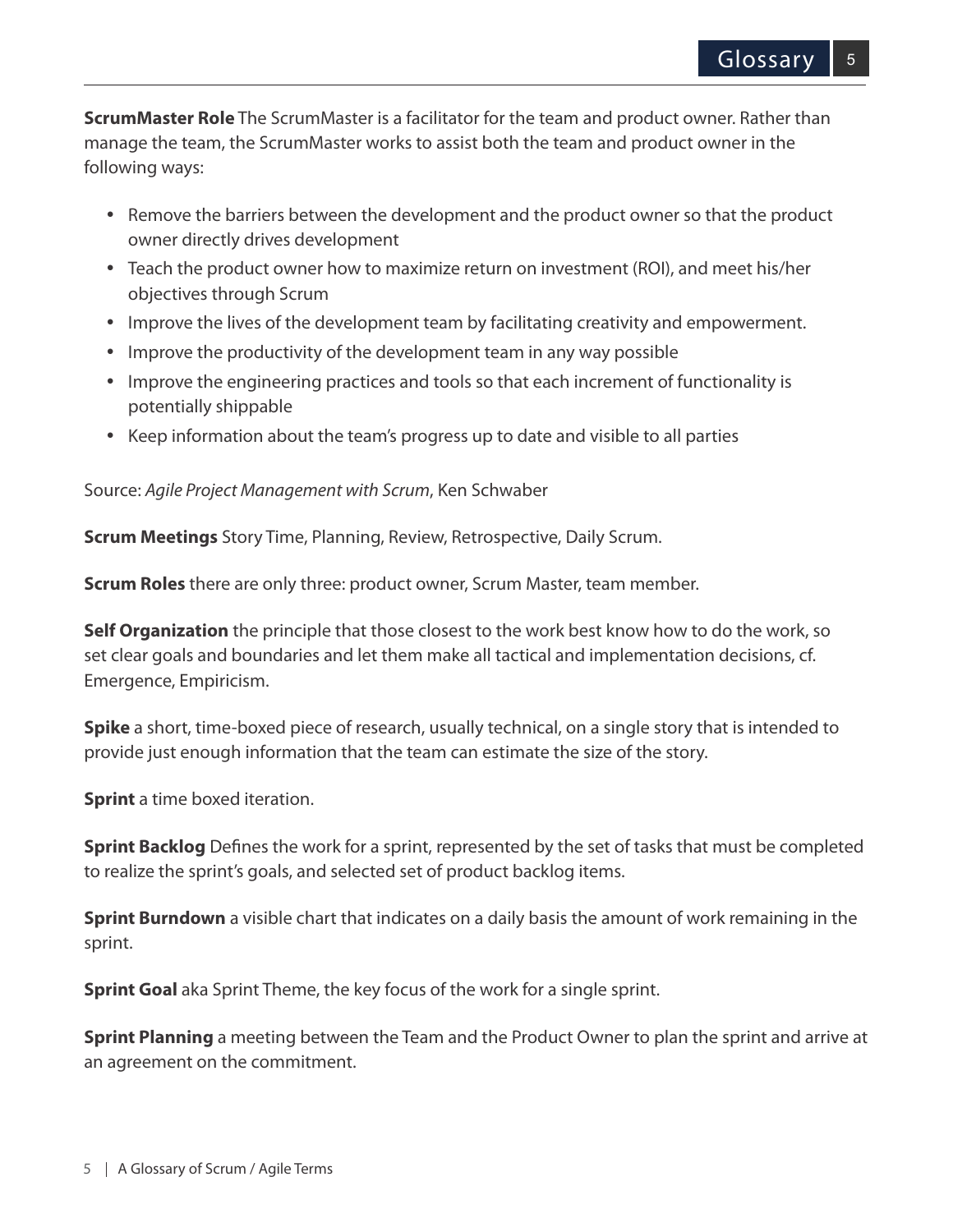**Sprint Task** a single small item of work that helps one particular story reach completion.

**Story** a backlog item usually using the template form: as a [user] I want [function] so that [business value], cf Product Backlog Item.

**Stakeholder** Sometimes the following terms are used synonymously – although it should be noted that there are nuances in their definitions: story, user story, technical user story, product backlog item, PBI, and product requirement.

**Story Point** a unit of measurement applied to the size of a story, cf. Fibonacci Sequence T-shirt sizes, powers of 2, are other ways of assigning Story Points.

**Story Time** the regular work session where items on the backlog are discussed, refined and estimated and the backlog is trimmed and prioritized.

**Task** see Sprint Task.

**Task List** the tasks needed to complete the set of stories committed to a sprint.

**Taskboard** a wall chart with cards and sticky notes that represent all the work of a team in a given sprint; the task notes are moved across the board to show progress.

**Team** A team (or "Scrum development team") is optimally comprised of seven plus or minus two people and responsible for committing to work, delivering and driving the product forward from a tactical perspective.

For software development projects, the team members are usually a mix of software engineers, architects, programmers, analysts, QA experts, testers, UI designers, etc. This is often called "crossfunctional project teams". Agile practices also encourage cross-functional team members.

During a sprint, the team self-organizes to meet the sprint goals. The team has autonomy to choose how to best meet the goals, and is held responsible for them. The ScrumMaster acts as a guardian to ensure that the team is insulated from the product owner. Scrum also advocates putting the entire team in one team room.

**Team Member** a team member is defined as anyone working on sprint tasks toward the sprint goal. In Scrum parlance, the PO and SM could also be Team Members, if they are developing.

**Thumb Vote** a quick pulse to get a sense of where the team are in terms of commitment, or agreement on a decision, etc. thumb up generally means agree, yes, or good, and thumb down disagree, no or bad; the analog version of this allows the thumb to be anywhere on the half circle to indicate differing degrees of agreeability.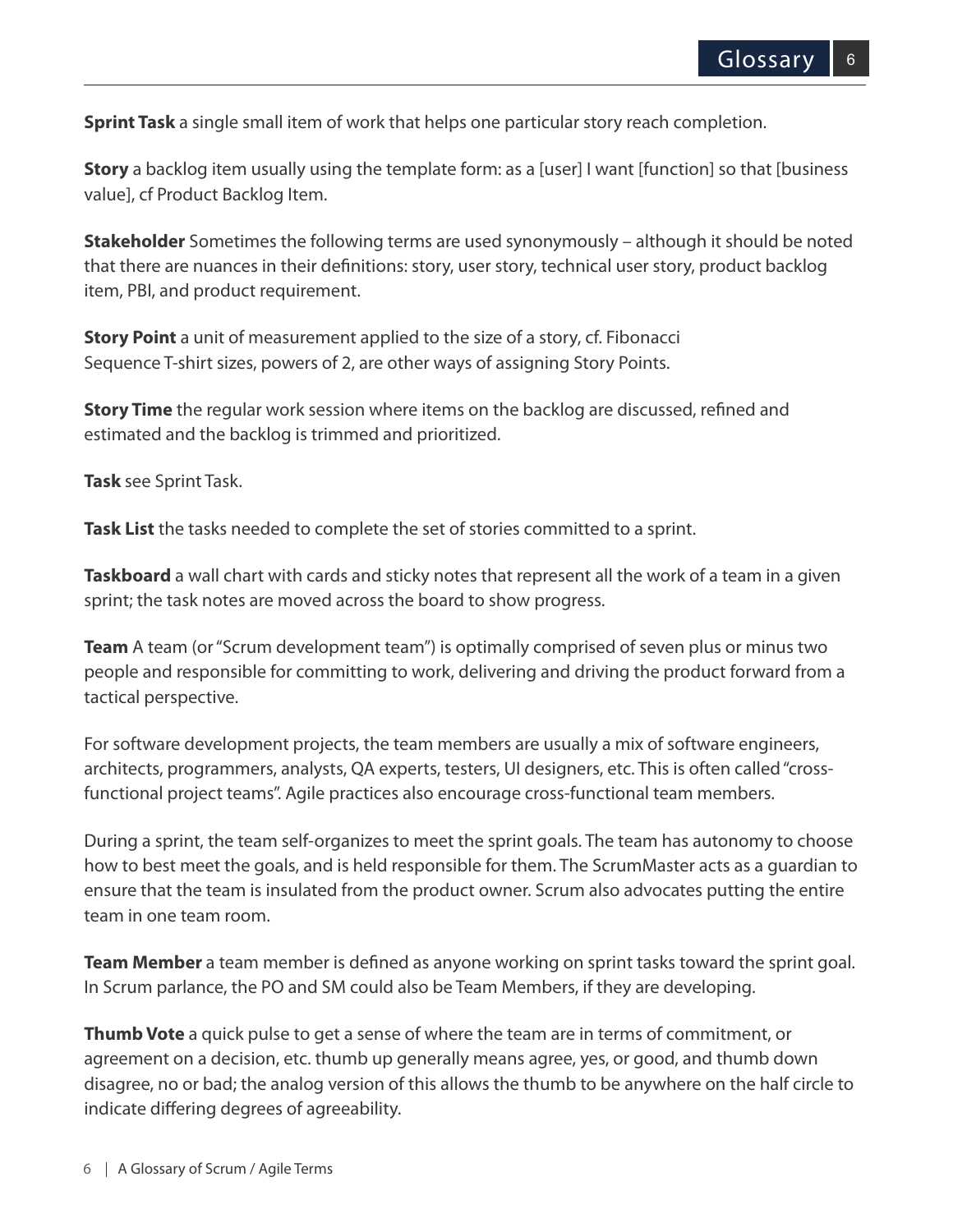**Timeboxing** setting a duration for every activity and having it last exactly that (i.e. neither meetings nor sprint are ever lengthened - ever).

**Velocity** the rate at which a team completes work, usually measured in story points. In Scrum, velocity is how much product backlog effort a team can handle in one sprint. This can be estimated by viewing previous sprints, assuming the team composition and sprint duration are kept constant. It can also be established on a sprint-by-sprint basis, using commitment-based planning.

Once established, velocity can be used to plan projects and forecast release and product completion dates.

How can velocity computations be meaningful when backlog item estimates are intentionally rough? The law of large numbers tends to average out the roughness of the estimates.

**Vision Statement** a high-level description of a product which includes who it is for, why it is necessary and what differentiates it from similar products.

**What** "the What" is a term used to describe the domain of the product owner, as distinct for the team, cf. How. Can also be described as strategy (i.e. what's the best order for battles).

**XP Practices** the set of development practices, including pair-programming, test-first, or test-driven development (TDD) and continuous refactoring, which are drawn from the XP methodology; many Scrum teams find these practices greatly improve productivity and team morale.